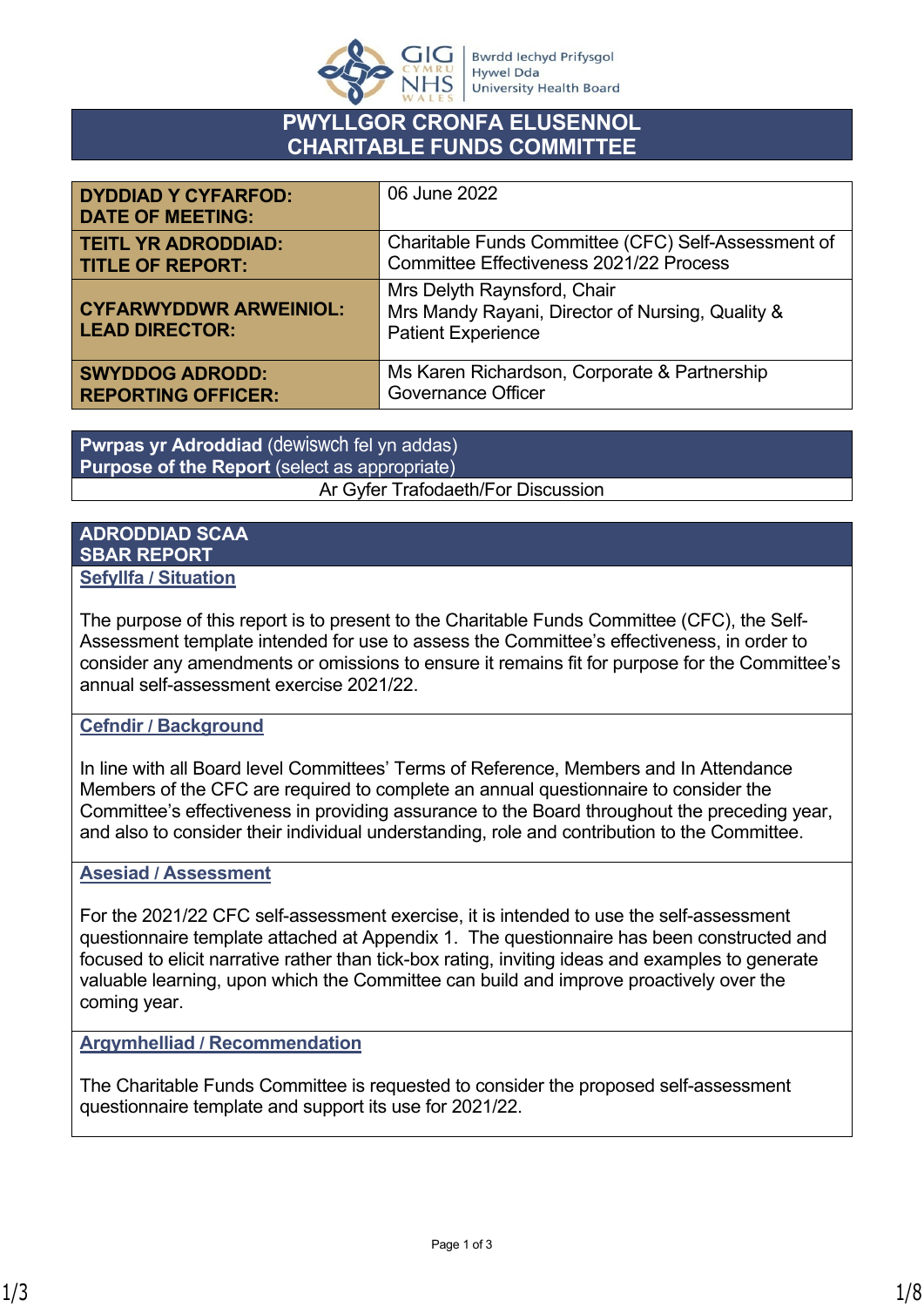| <b>Amcanion: (rhaid cwblhau)</b><br><b>Objectives: (must be completed)</b>                                                                               |                                                                                                                                                                                                                                              |
|----------------------------------------------------------------------------------------------------------------------------------------------------------|----------------------------------------------------------------------------------------------------------------------------------------------------------------------------------------------------------------------------------------------|
| <b>Committee ToR Reference:</b><br>Cyfeirnod Cylch Gorchwyl y Pwyllgor:                                                                                  | 12.8 The Board Secretary, on behalf of the Board, shall<br>oversee a process of regular and rigorous self-<br>assessment and evaluation of the Committee's<br>performance and operation including that of any sub<br>committees established. |
| Cyfeirnod Cofrestr Risg Datix a Sgôr<br>Cyfredol:<br>Datix Risk Register Reference and<br>Score:                                                         | Not Applicable                                                                                                                                                                                                                               |
| Safon(au) Gofal ac lechyd:<br>Health and Care Standard(s):                                                                                               | Governance, Leadership and Accountability                                                                                                                                                                                                    |
| <b>Amcanion Strategol y BIP:</b><br><b>UHB Strategic Objectives:</b>                                                                                     | Not Applicable                                                                                                                                                                                                                               |
| <b>Amcanion Cynllunio</b><br><b>Planning Objectives</b>                                                                                                  | 2E Evidencing impact of charitable funds                                                                                                                                                                                                     |
| <b>Amcanion Llesiant BIP:</b><br><b>UHB Well-being Objectives:</b><br><b>Hyperlink to HDdUHB Well-being</b><br><b>Objectives Annual Report 2018-2019</b> | 10. Not Applicable                                                                                                                                                                                                                           |

| <b>Gwybodaeth Ychwanegol:</b><br><b>Further Information:</b>                                                                                                |                                                                                                                                        |
|-------------------------------------------------------------------------------------------------------------------------------------------------------------|----------------------------------------------------------------------------------------------------------------------------------------|
| Ar sail tystiolaeth:<br>Evidence Base:                                                                                                                      | CFC Self-Assessment Questionnaire 2021/22<br><b>CFC Terms of Reference</b><br>Published guidance from the Good Governance<br>Institute |
| <b>Rhestr Termau:</b><br><b>Glossary of Terms:</b>                                                                                                          | Included within the body of the report                                                                                                 |
| Partïon / Pwyllgorau â ymgynhorwyd<br>ymlaen llaw y Pwyllgor Cronfa<br>Elusennol:<br>Parties / Committees consulted prior<br>to Charitable Funds Committee: | Chair of CFC<br>Director of Nursing, Quality & Patient Experience<br><b>Board Secretary</b>                                            |

| <b>Effaith: (rhaid cwblhau)</b><br>Impact: (must be completed)    |                |
|-------------------------------------------------------------------|----------------|
| <b>Ariannol / Gwerth am Arian:</b><br><b>Financial / Service:</b> | Not Applicable |
| <b>Ansawdd / Gofal Claf:</b><br><b>Quality / Patient Care:</b>    | Not Applicable |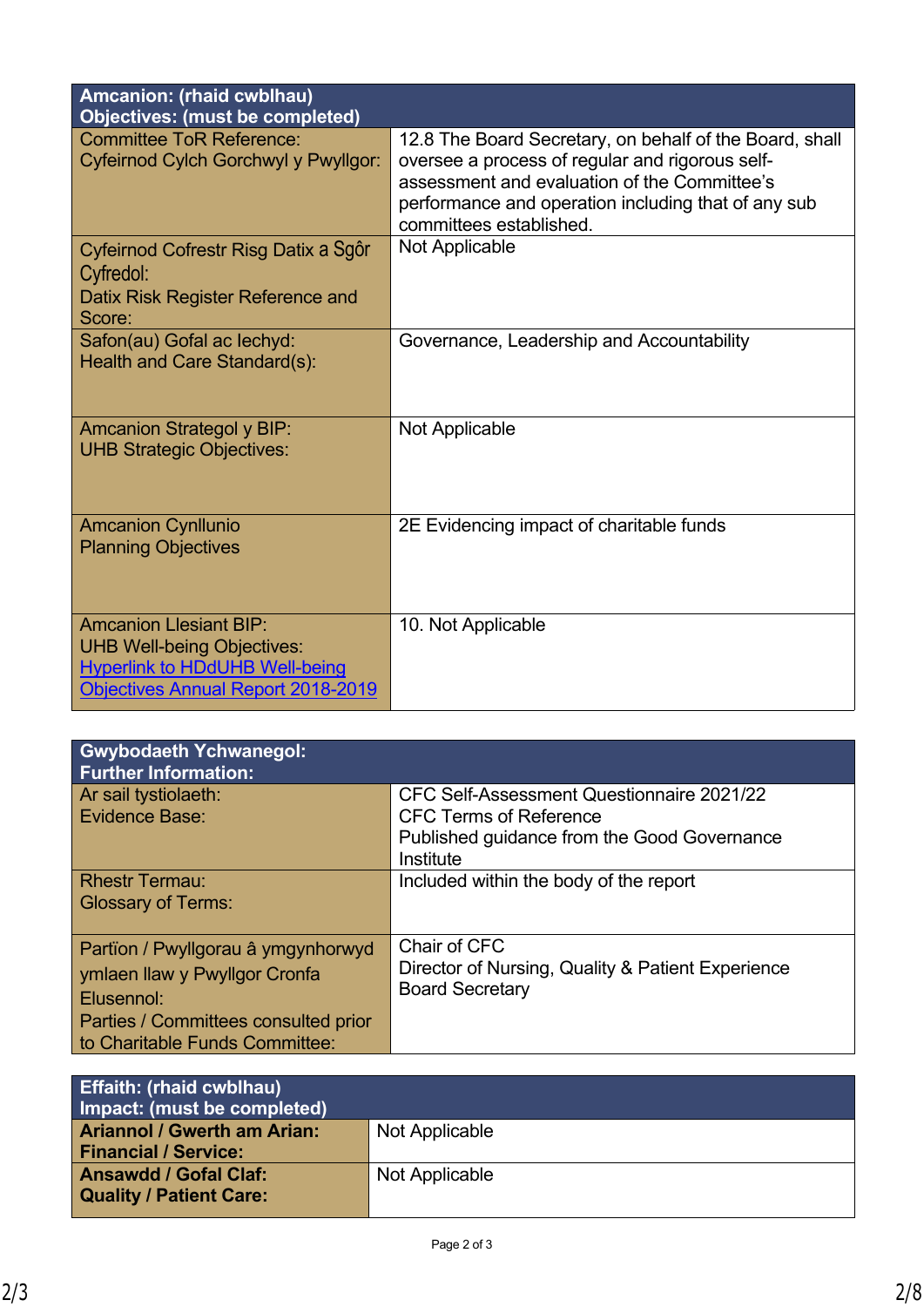| <b>Gweithlu:</b><br><b>Workforce:</b>   | Not Applicable |
|-----------------------------------------|----------------|
| Risg:<br><b>Risk:</b>                   | Not Applicable |
| <b>Cyfreithiol:</b><br>Legal:           | Not Applicable |
| <b>Enw Da:</b><br><b>Reputational:</b>  | Not Applicable |
| <b>Gyfrinachedd:</b><br><b>Privacy:</b> | Not Applicable |
| Cydraddoldeb:<br><b>Equality:</b>       | Not Applicable |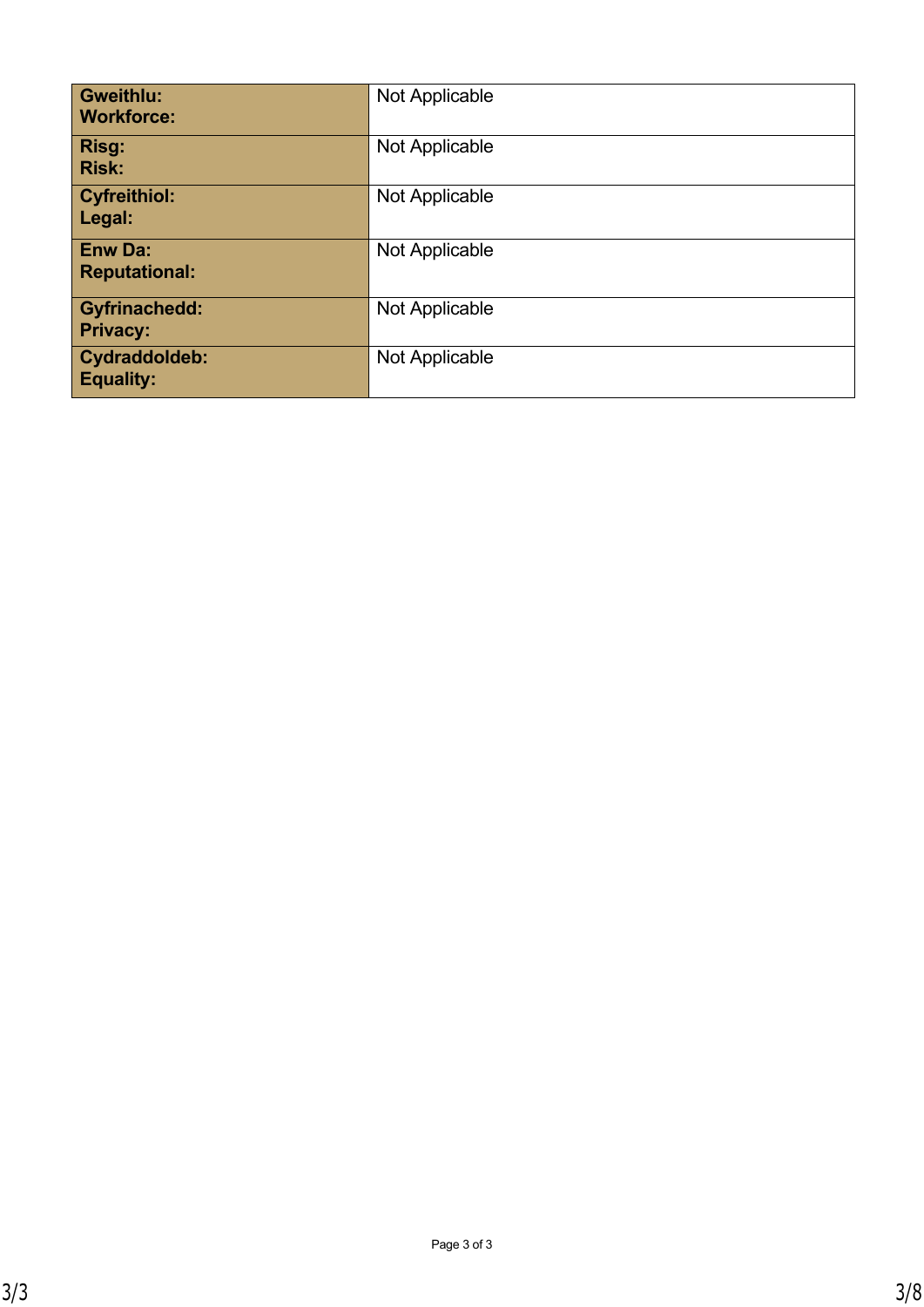## **Charitable Funds Committee (CFC) Self-Assessment 2021/22**

## **Draft for consideration**

The vision for this self-assessment exercise is to generate valuable learning, upon which the Committee can build and improve proactively over the coming year. In order to achieve this, we want to elicit the *collective wisdom* of the Committee's participants. As such, the questions focus on gathering thoughts and ideas about how the Committee functions and how it might improve. They do not cover areas of enquiry which can be settled by a simple audit (e.g. meeting frequency, membership, attendance, existence of Terms of Reference, etc.).

Intentionally, we have constructed and focussed the questions to elicit narrative rather than tick-box rating. Each question begins with a statement, which sets out 'what good looks like'. We could describe these domains as the building blocks of effective assurance. You are then asked to provide examples and ideas in relation to the relevant domain. It is intended to facilitate a more dynamic process of continuous improvement, rather than a traditional annual stock take.

#### Questions

1. The Committee's purpose is to make and monitor arrangements for the control and management of the Board's charitable funds, within the budget, priorities and spending criteria determined by the Board and consistent with the legislative framework; and assure the Board in its role as corporate trustees of the charitable funds held and administered by the Health Board.

It constantly seeks to strengthen the ways in which it achieves this, challenging itself to avoid tokenism, welcome contributions, engage with criticism and account for and learn from failings.

*Please describe at least one example from 2021/22 in which the Committee has been effective in this domain.*

*Please share at least one idea for improving the Committee's effectiveness in this domain over the coming year.*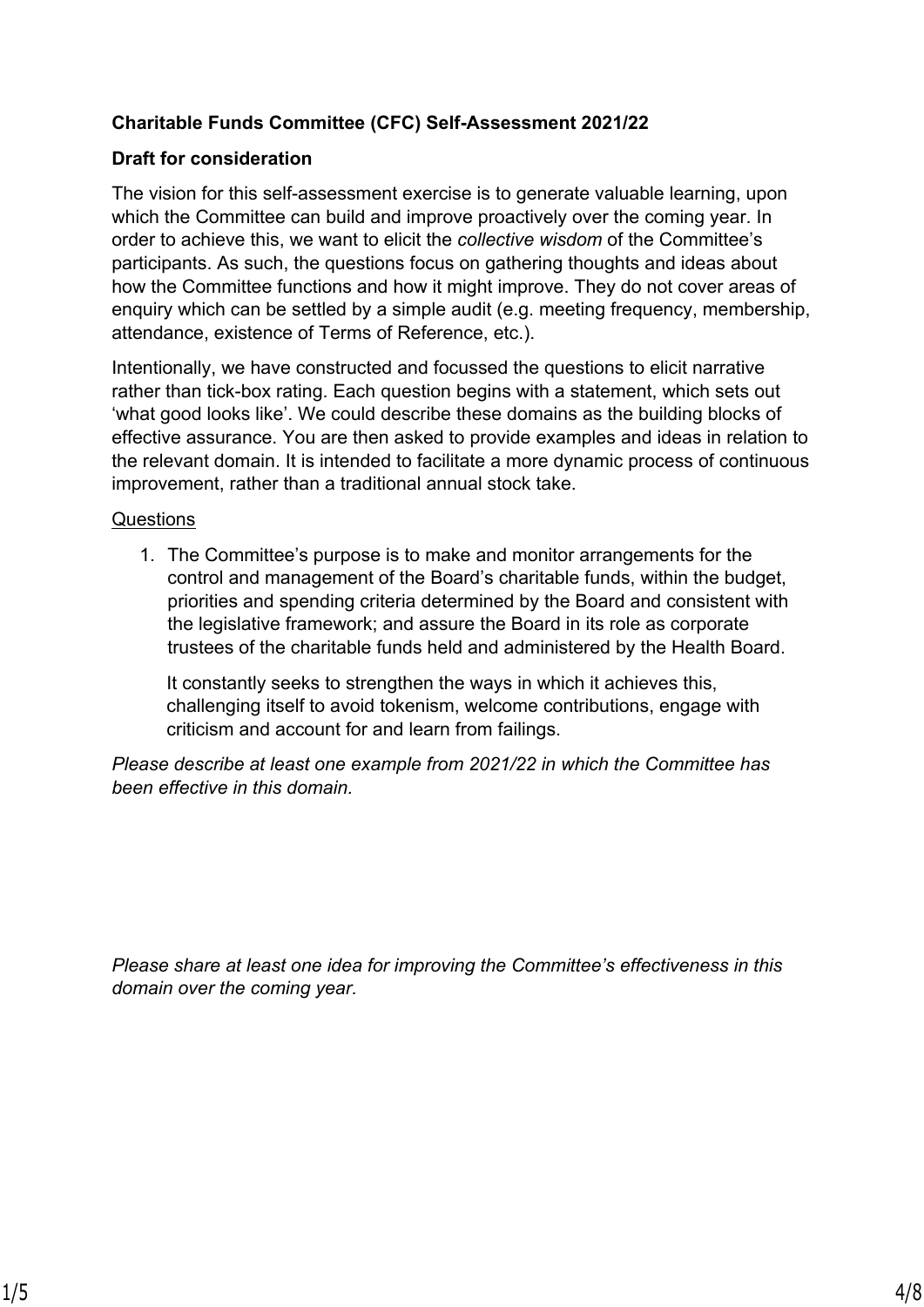*2.* The Committee works **strategically**. This means it aligns its work with the Health Board's overarching strategic priorities and delivery plans, ensuring that the charity supports these priorities, providing the Board with the assurance necessary to have confidence in its ability to deliver.

*Please describe at least one example from 2021/22 in which the Committee has been effective in this domain.*

*Please share at least one idea for improving the Committee's effectiveness in this domain over the coming year.*

3. The Committee works **systemically**. This means it works effectively with the Board, other Board Committees, its sub-committee and other relevant parts of the organisation's governance and assurance system, in order to ensure that we spot connections and themes which have an impact on charitable funds. It guards against silo working. It gives balanced and meaningful 'air time' to the full range of the Health Board's service portfolio.

*Please describe at least one example from 2021/22 in which the Committee has been effective in this domain.*

*Please share at least one idea for improving the Committee's effectiveness in this domain over the coming year.*

4. The Committee works **intelligently**. This means it draws on a diverse range of reliable data (both quantitative and qualitative) to triangulate information and reveal themes or patterns which tell a story about charitable funds and how they make a difference to patients and staff. It uses patient and staff experiences to inform improvement.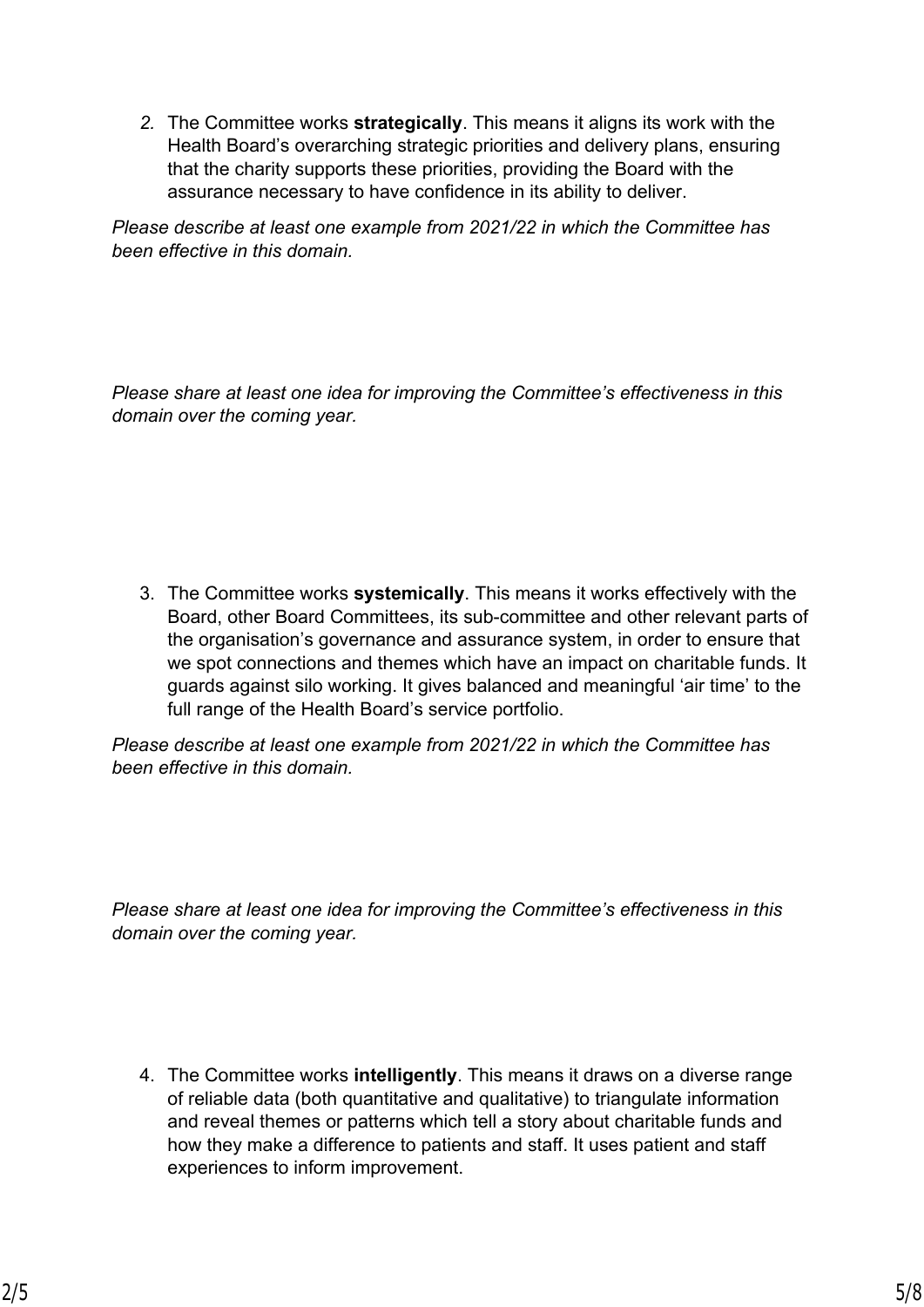*Please describe at least one example from 2021/22 in which the Committee has been effective in this domain.*

*Please share at least one idea for improving the Committee's effectiveness in this domain over the coming year.*

5. The Committee facilitates **learning**. This means it works openly and honestly, encouraging contributions from attendees which are a fair and reasonable reflection of the realities faced across all services. The Chair sets the leadership tone and is supported by other Independent Members and the Executive to hold this learning space. The style is one of high support/high challenge.

*Please describe at least one example from 2021/22 in which the Committee has been effective in this domain.*

*Please share at least one idea for improving the Committee's effectiveness in this domain over the coming year.*

6. The Committee champions **continuous improvement**. This means it uses an improvement mindset, as well as methodologies, which enable it to lead and oversee a clear journey of improvement. It reviews the charity's strategy and operational work plans, which could provide the Committee with additional leverage and access to additional funds.

*Please describe at least one example from 2021/22 in which the Committee has been effective in this domain.*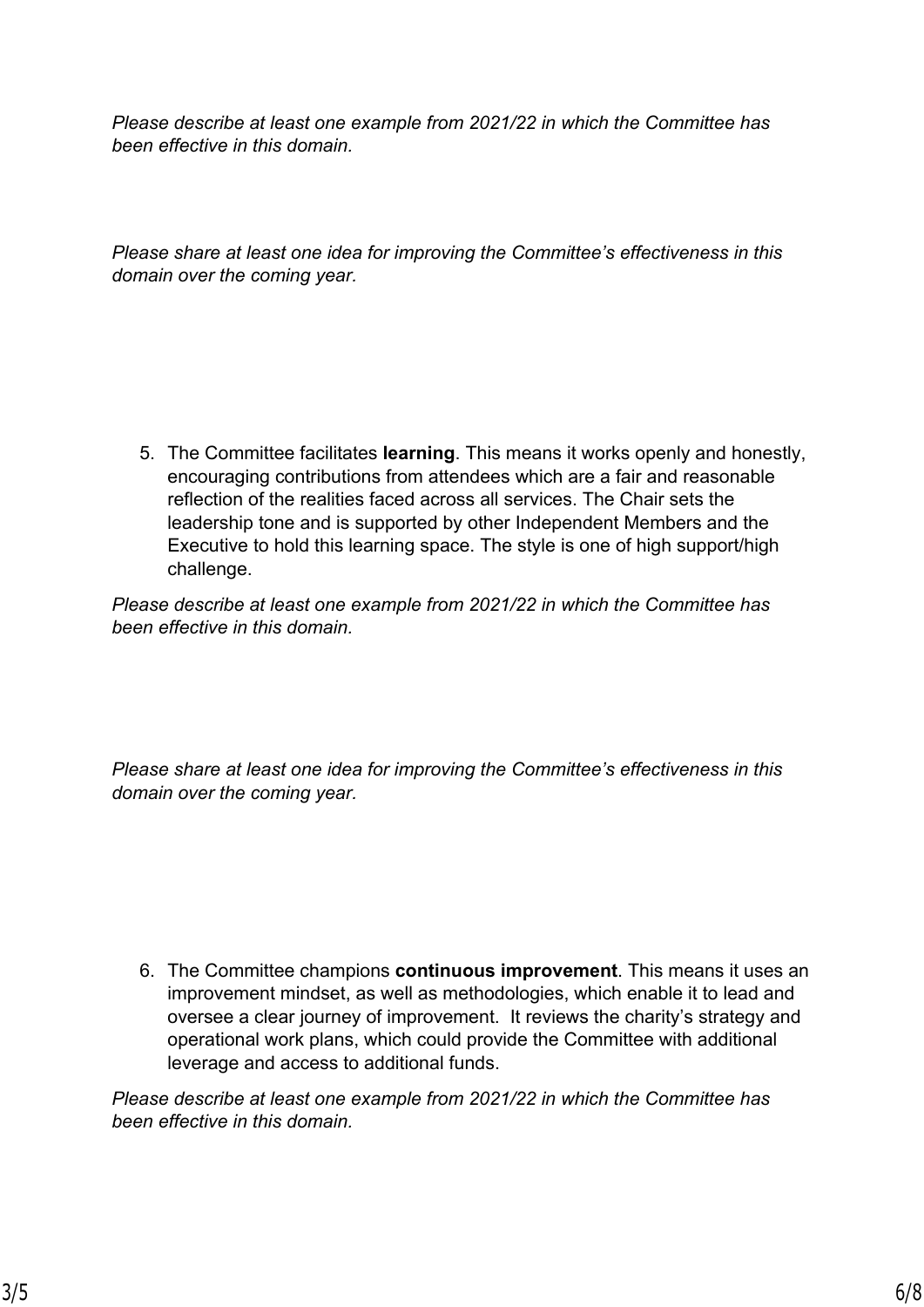*Please share at least one idea for improving the Committee's effectiveness in this domain over the coming year.*

7. The Committee works **proactively**. This means it is organised in its workplan, sensitive to the dynamic environment in which the Health Board operates, and searching in its enquiries. It is curious, and willing to pursue demanding issues in the interests of excellent patient care and staff welfare. It uses the organisation's risk management processes effectively to scrutinise risks and ensure that longstanding risks and issues do not become normalised or tolerated beyond the Board's risk appetite.

*Please describe at least one example from 2021/22 in which the Committee has been effective in this domain.*

*Please share at least one idea for improving the Committee's effectiveness in this domain over the coming year.*

*8.* Finally, are there any domains of effective assurance, which you think are not covered above? What are they?

For that missing domain/s…..

*Please describe at least one example from 2021/22 in which the Committee has been effective in this domain.*

*Please share at least one idea for improving the Committee's effectiveness in this domain over the coming year.*